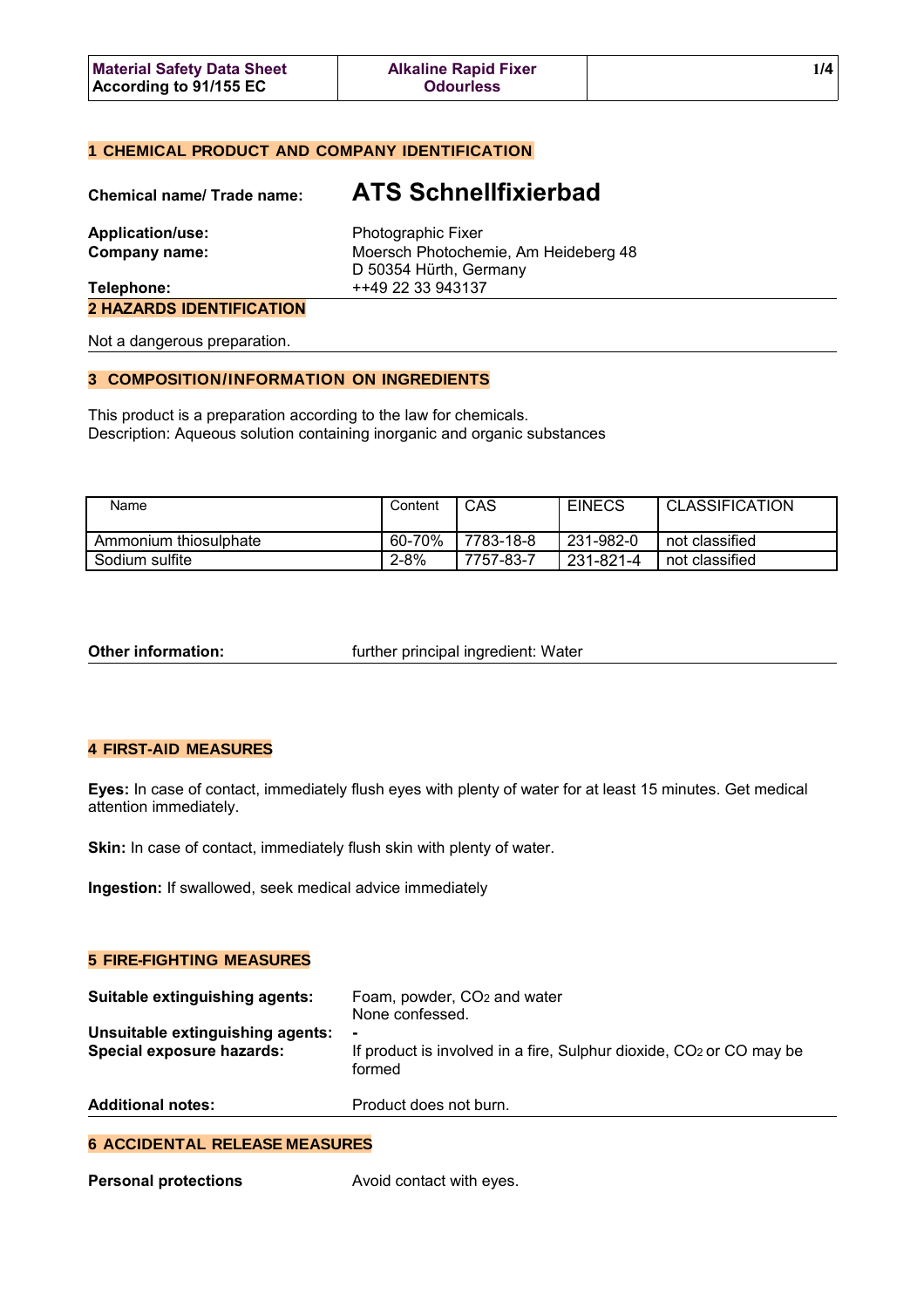| <b>Material Safety Data Sheet</b> | <b>Alkaline Rapid Fixer</b> | 214 |
|-----------------------------------|-----------------------------|-----|
| <b>According to 91/155 EC</b>     | <b>Odourless</b>            |     |

**Environment protective measures:** Don't let it drain into the sewage system/surface water/ground water.

|                          | Proceedings for cleaning/binding: liquid binding materials (e.g. sand, universal binding agents). |
|--------------------------|---------------------------------------------------------------------------------------------------|
| <b>Additional notes:</b> | Treat the taken material according to waste management section.                                   |

# **7 HANDLING AND STORAGE**

| Indications for safe contact:                        | At proper use none of special precautions required.                       |
|------------------------------------------------------|---------------------------------------------------------------------------|
| <b>Points on fire-and</b><br>explosion protection:   | The product is not combustible.                                           |
| <b>Requirements on storerooms</b><br>and containers: | None of special requirements necessary. Keep container tightly<br>closed. |
| Together storage notes:                              | None of special precautions required.                                     |
| <b>Storage conditions:</b>                           | Recommended storage temperature: 5 to 25 C                                |

# **8 OUTLINE DEMARCATION AND PERSONAL PROTECTION EQUIPMENT**

| <b>RESPIRATORY EQUIPMENT</b> | Ventilatiom                                                           |
|------------------------------|-----------------------------------------------------------------------|
| <b>EYE PROTECTION</b>        | Recommended                                                           |
| <b>OTHER PROTECTION</b>      | Wear appropriate clothing to prevent any possibility of skin contact. |

**The composition of this fixer is such that during processing hardly any sulfur dioxide is remitted. The sulfur dioxide concentration in a well ventilated room remains thus below the TLV of 2ppm**

## **9 PHYSICAL AND CHEMICAL PROPERTIES**

**HAND PROTECTION:** Recommended

**Form:** Liquid Smell: **Smell:** Odourless. **pH value:** 7.9(20 C) **Boiling-point/boiling area:** ≥ 100 C **Melting point/glaze area:** ≤ 0 C<br>
Flaming point: Not applicable. **Flaming point:** Aotoflammability<br>
Danger of explosion:<br>
No danger of exp **Density:** 1.33 - 1.35 g/ml (20 C) **Solubility into water:** Mixable. **Dynamic viscosity:** no relevant data.

**Color: C**olorless **Danger of explosion:** No danger of explosion. **Vapor pression:** Remark: Corresponds to the vapor pression of water.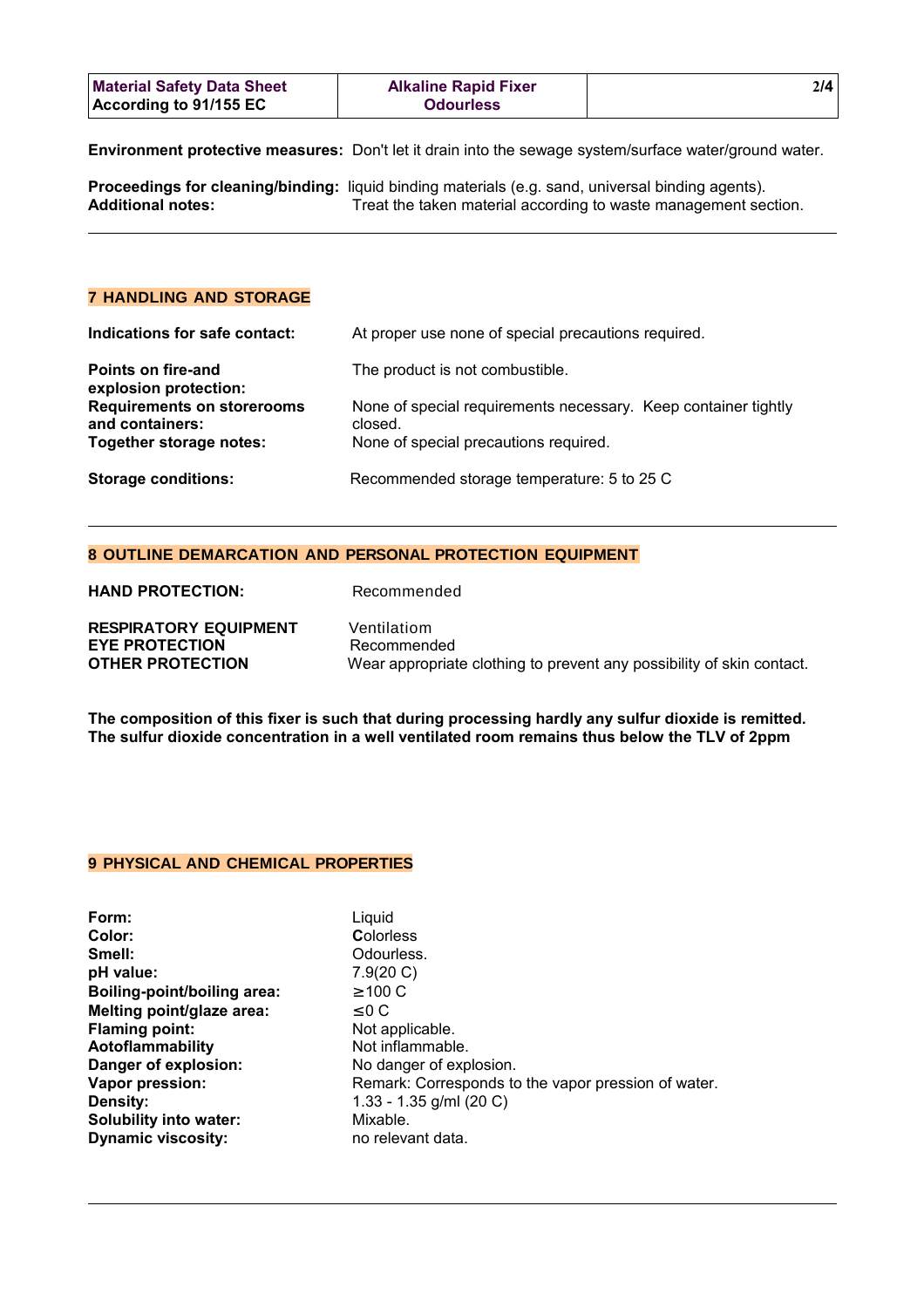# **10 STABILITY AND REACTIVITY**

**Materials to be avoided: -**

**Dangerous reactions:** No dangerous reactions known

**Dangerous products of decomposition:** Sulfur dioxide, Ammonia

# **11 TOXICOLOGICAL INFORMATION**

Ammonium thiosulphate, EINECS 2319820 LD50 (oral rat) 2890mg/kg

## **12 ECOLOGICAL INFORMATION**

Ammonium thiosulphate: LC50 (fish 96h) 200mg/l Sodium sulphite: LC50 (fish 96h) 220mg/l

According to the German water endangering class classification system: WGK 1 (slightly water endangering)

# **13 INDICATIONS FOR WASTE MANEGEMENT**

| <b>Product:</b>                     | All silver recovery (with steel wool cartridge or electrolytical silver<br>recovery equipment) before disposal.<br>Obtain the consent of pollution control authorities before discharging<br>the desilvered fixer to wastewater plant. |
|-------------------------------------|----------------------------------------------------------------------------------------------------------------------------------------------------------------------------------------------------------------------------------------|
| European waste catalog:<br>Packing: | 09 01 04<br>Empty packing completely, wash well<br>(Cleaning agent: water), can be recycled afterwards                                                                                                                                 |

#### **14 TRANSPORT INFORMATION**

**This product is insufficiently hazardous to be classified as dangerous for conveyance by road, rail, air or sea.**

# **15 REGULATIONS**

| <b>Identification</b>         | The product is classified and labeled according to EC guidelines |                                                                                                       |      |
|-------------------------------|------------------------------------------------------------------|-------------------------------------------------------------------------------------------------------|------|
| by EC directives:             |                                                                  | (67/548/EEC and 88/379/EEC)                                                                           |      |
| <b>Classification letter:</b> |                                                                  | danger symbol:                                                                                        | none |
| Danger identification:        |                                                                  |                                                                                                       |      |
| R sentences:                  | R-36/38 Irritating to eyes and skin.                             |                                                                                                       |      |
|                               |                                                                  | R-22 Harmful if swallowed                                                                             |      |
|                               |                                                                  |                                                                                                       |      |
| S sentences:                  |                                                                  | S-2 Keep out of reach of children.                                                                    |      |
|                               |                                                                  | S-26 In case of contact with eyes, rinse immediately with plenty<br>of water and seek medical advice. |      |
|                               |                                                                  | S-46 If swallowed seek medical advice immediately                                                     |      |